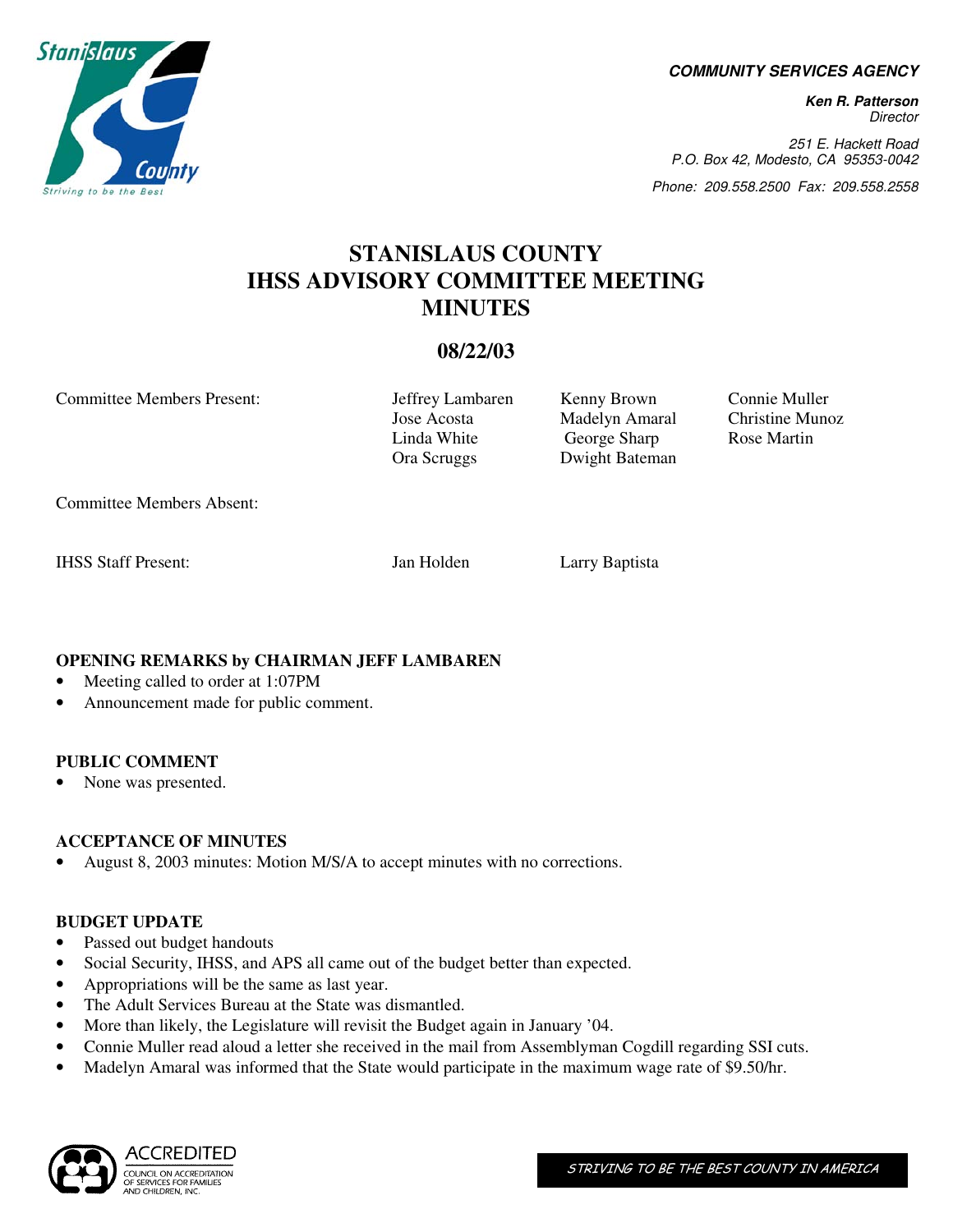# **HOMEMAKER MODE UPDATE**

- CSA staff has submitted the Homemaker wage to the State.
- 14 applicants have been interviewed and applicants will be ranked.
- Second round of interviews will be scheduled soon.
- Only actual hours worked will be charged to recipients.

#### **OLMSTEAD UPDATE**

- George Sharp said the implementation of the Olmstead is in limbo due to the State budget.
- Dwight Bateman said that Ben Harvill has been assigned to oversee the implementation of Olmstead.
- The National Council released the breakdown of the Olmstead implementation of all the States consisting of about 500 pages.
- AB 43 is a bill stating privatization of the IHSS program, so providers can choose their own clientele.
- AB 1470 has been moved to the suspense file.

### **PUBLIC AUTHORITY UPDATE**

- Hand out copy of CAPA survey.
- Labor negotiations committee meets every Wednesday for four hours.
- The committee can have a representative at the negotiations.
- Jan spoke with Madera County and they would welcome the committee's visit to view their Public Authority. Their registry is not running as of yet, but their software has been installed.
- CSA Staff will contact Madera County and make arrangements to visit their Public Authority on a regular meeting date.
- Committee can decide at a later date if an Ad Hoc committee will need to make a trip to Mendocino County.

#### **BYLAWS**

- Handed out copies of the updated bylaws.
- Committee members reviewed and discussed.

#### **ANNUAL REPORT**

- Passed out an updated copy for the front cover of the Annual Report.
- Back cover should have BOS names and district numbers.
- Delete word "First" Annual Report and insert the year.
- Kenny Brown will provide a presentation of different variations of the annual report at the next meeting.
- Connie Muller had many different versions and ideas for the front cover.

## **AD HOC MEETING ON CUSTOMER SURVEY – Immediately following regular meeting**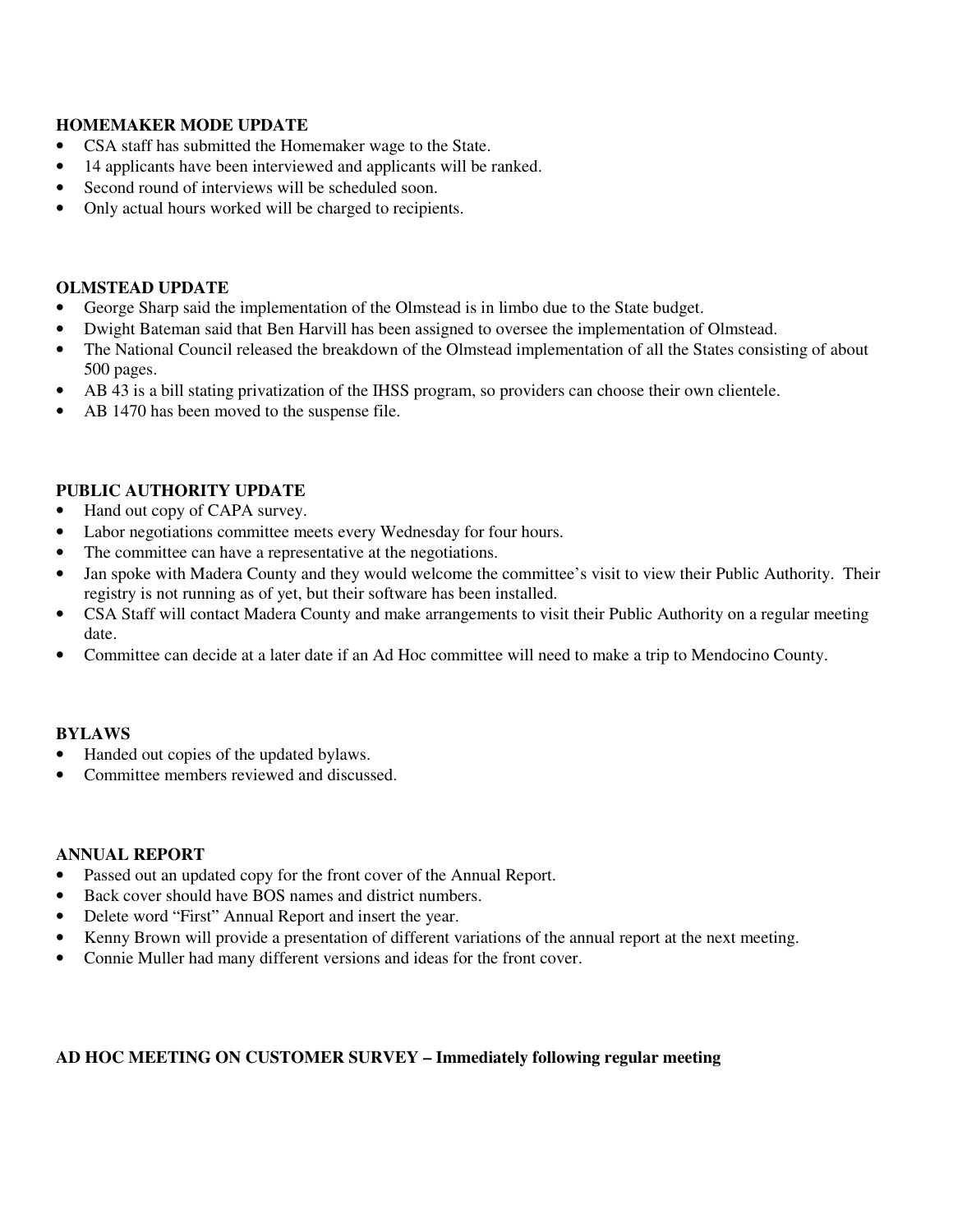# **AGENDA ITEMS FOR NEXT MEETING**

- Budget Update
- Bylaws
- Homemaker Mode Update
- Olmstead Update
- Public Authority Update Field Trip
- Annual Report Presentation by Kenny Brown
- Ad Hoc Meeting Update
- $\bullet$  AB 43
- AB 1470

Meeting adjourned @ 2:20 PM Larry Baptista, Recorder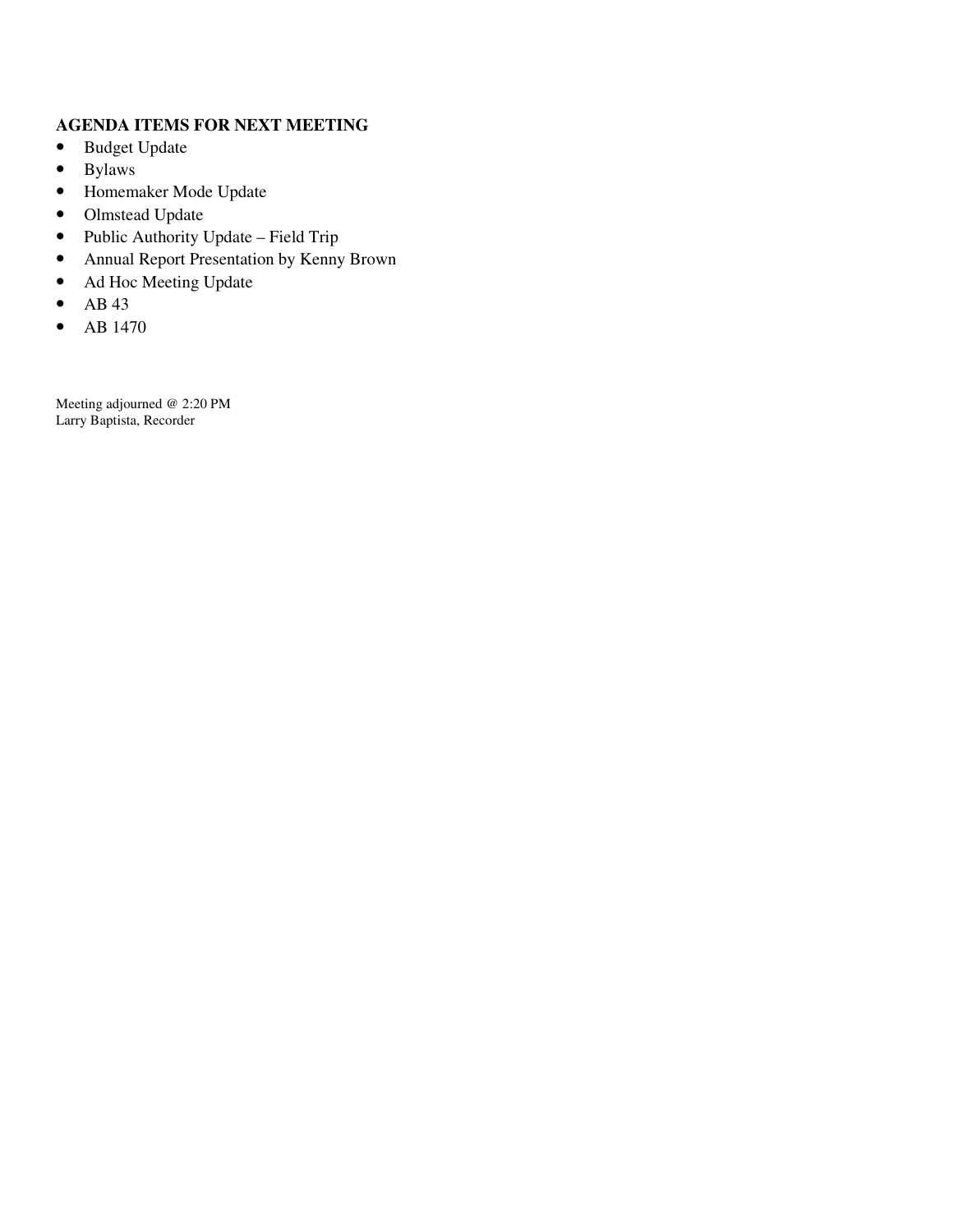**COMMUNITY SERVICES AGENCY** 

**Ken R. Patterson Director** 

251 E. Hackett Road P.O. Box 42, Modesto, CA 95353-0042

Phone: 209.558.2500 Fax: 209.558.2558

# **STANISLAUS COUNTY IHSS ADVISORY COMMITTEE - AD HOC MEETING MINUTES**

# **08/22/03**

Committee Members Present: Jeffrey Lambaren Ora Scruggs George Sharp Kenny Brown Committee Members Absent: Dwight Bateman IHSS Staff Present: Larry Baptista

## **OPENING REMARKS by CHAIRMAN JEFFREY LAMBAREN**

• Meeting called to order at 2:45 PM

#### I. **CUSTOMER SURVEY**

- Reviewed and discussed sample survey.
- Made corrections/additions to sample questions.
- Ask for Demographics.
- Discussed each question on survey and discussed if question would be appropriate for our survey.
- Committee members were asked by Jeff Lambaren to think of a list of questions for next meeting.
- Update other IHSSAC members on the customer survey at the next regular meeting.

Meeting adjourned @ 3:10 PM Larry Baptista, Recorder



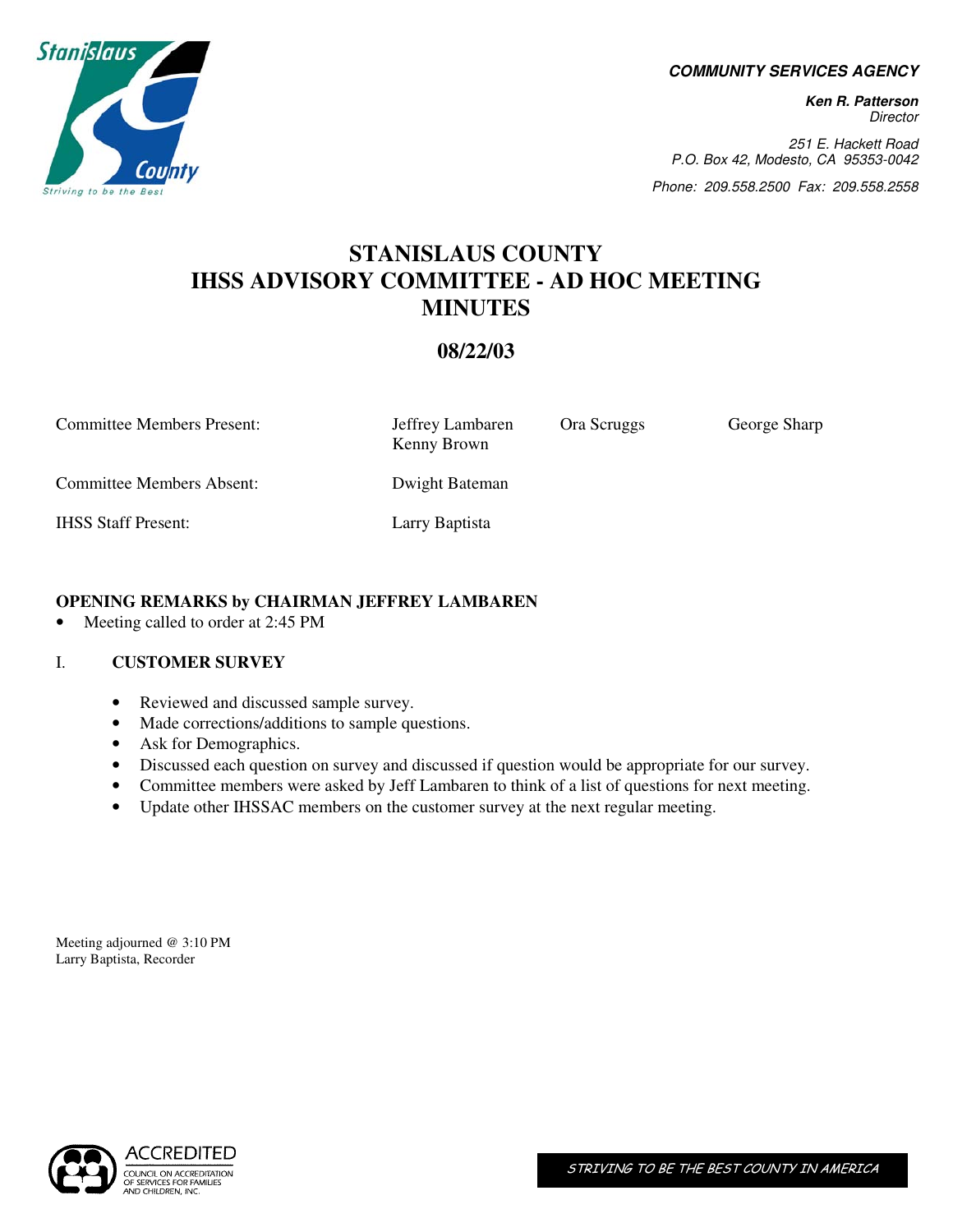# **Stanislaus County IHSS Advisory Committee** (IHSSAC) **Bylaws**

### 1. Mission Statement

As the In-Home Supportive Services Advisory Committee (IHSSAC), our mission is to set direction, structure, and guidelines to provide options and choices for consumers and providers and to enhance the IHSS program and services.

#### 2. Meeting Procedure

- a. Except when otherwise noted, the committee meetings are to be governed according to "Robert's Rules of Order"
- b. Pursuant to the Brown act, meetings must be made open to the public, and agendas must be publicly posted at least 48 72 hrs before the scheduled start time for meetings.
- c. Members may not meet privately to discuss committee business.
- d. Members of the Public must be given the opportunity to speak during meetings. Each person may be limited to 5 minutes of speaking, at the discretion of the Chair<del>person</del>.
- e. The Chair<del>person</del> may choose to remove from the meeting any unruly members of the public who are disruptive to the normal operations of the meeting concurrent with the approval of 2/3 majority vote of committee members present.
- f. Items that are not posted on the Agenda may only be discussed by special order of the committee. If a member of the public or of the committee wishes to discuss an item not on the agenda, the committee must vote whether to discuss the item immediately or to table the item for the next meeting. There must be a 2/3 majority of members wishing to discuss the item immediately.

#### 3. Requirements for Membership, and procedure of Member selection.

- a. As new members are appointed to the committee, the committee must continue to be composed of the required balance of Providers, Recipients and County employee.
- b. The Board of Supervisors must approve prospective members by appointment.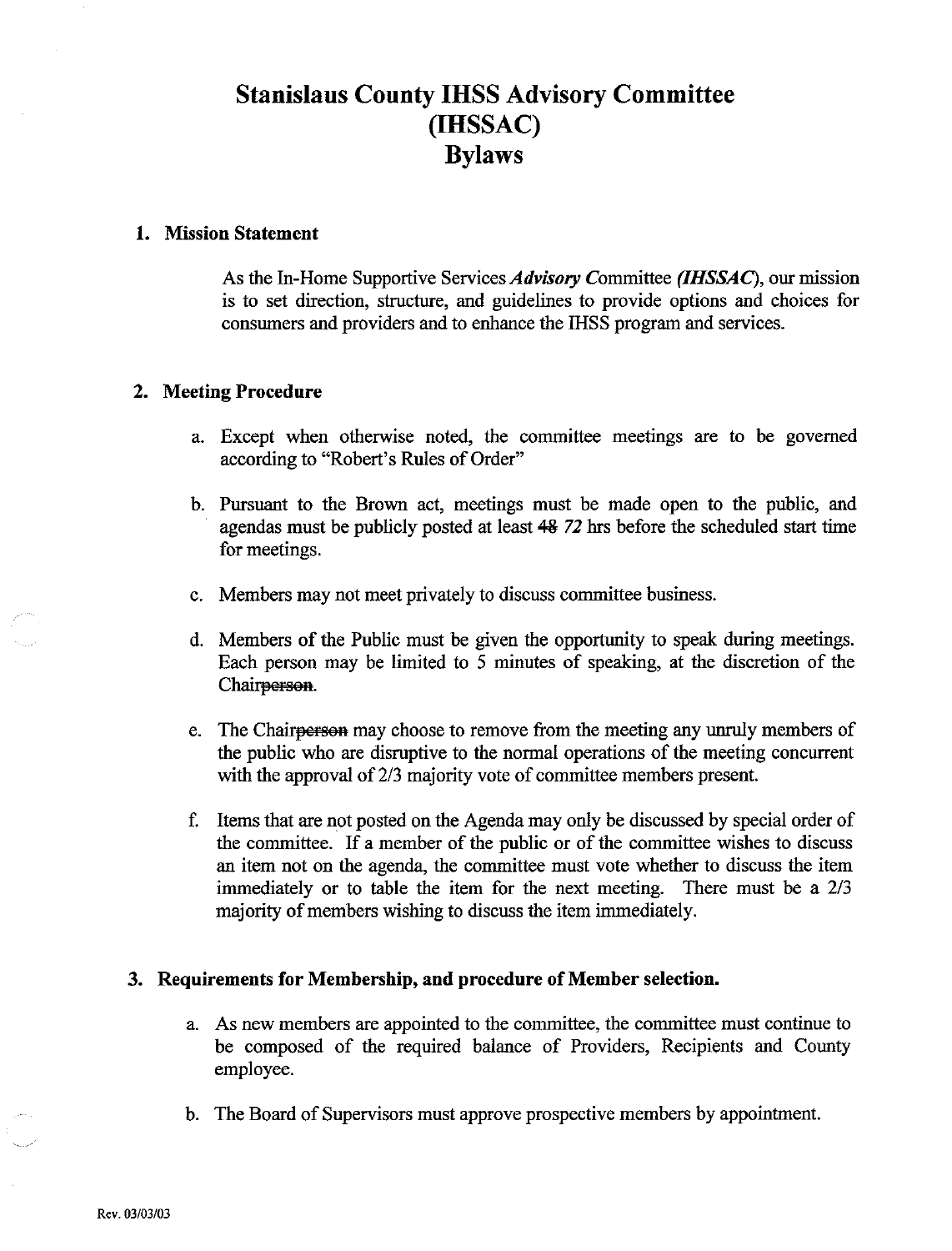- c. Each new committee member will be appointed a two-year term and may be reappointed for one additional two-year term. Each member can serve no more than two successive terms.
- 4. Officers: Election and Term of Office
	- a. The Officers of the IHSS Advisory Committee shall be a Chair and a Vicechair.
	- b. The members shall elect officers from among the members at the first meeting each new calendar year. Each Officer shall serve for a term of two years or until his/her successor is selected and qualified. Officers may be re-elected to the same office for two successive terms.
	- c. The Chair shall represent the IHSSAC before the Board of Supervisors, before other government and community agencies and before other boards and associations. The Chair shall be an Ex-Officio member of all IHSSAC subcommittees and shall have such other powers and perform such other duties as may be prescribed from time to time by IHSSAC.
	- d. The Vice-Chair, in the absence of the chair shall perform all duties of the Chair, and when so acting shall have all the powers of and be subject to all restrictions upon the Chair. The Vice-Chair shall have other powers and perform other duties as may be prescribed from time to time by IHSSAC.

### 5. Absences, Termination, Attendance at Meetings

- a. Absences A member who is absent from a total of three consecutive meetings within one calendar year, who has not given advance notice, shall be notified, in writing, by the chairperson that his/her absences will be discussed at the next regular meeting of the committee. At that time, the committee, by a two-thirds (2/3) vote, not counting the vote of the member in question, may  $\frac{a}{b}$  vote is taken. in the presence of the quorum, to recommend to the appointing authority that the member be removed from the committee.
- b. Termination A member may be removed from the Committee by the appointing authority upon the recommendation of the Committee by a 2/3 vote of the Board members.
- c. Attendances at Meetings Members are expected to attend all meetings of the committee. A member who is unable to attend a meeting shall give advance notice of his/her inability to attend, either to the Committee Chairperson, or the staff of the committee

#### **6.** Sub-Committees